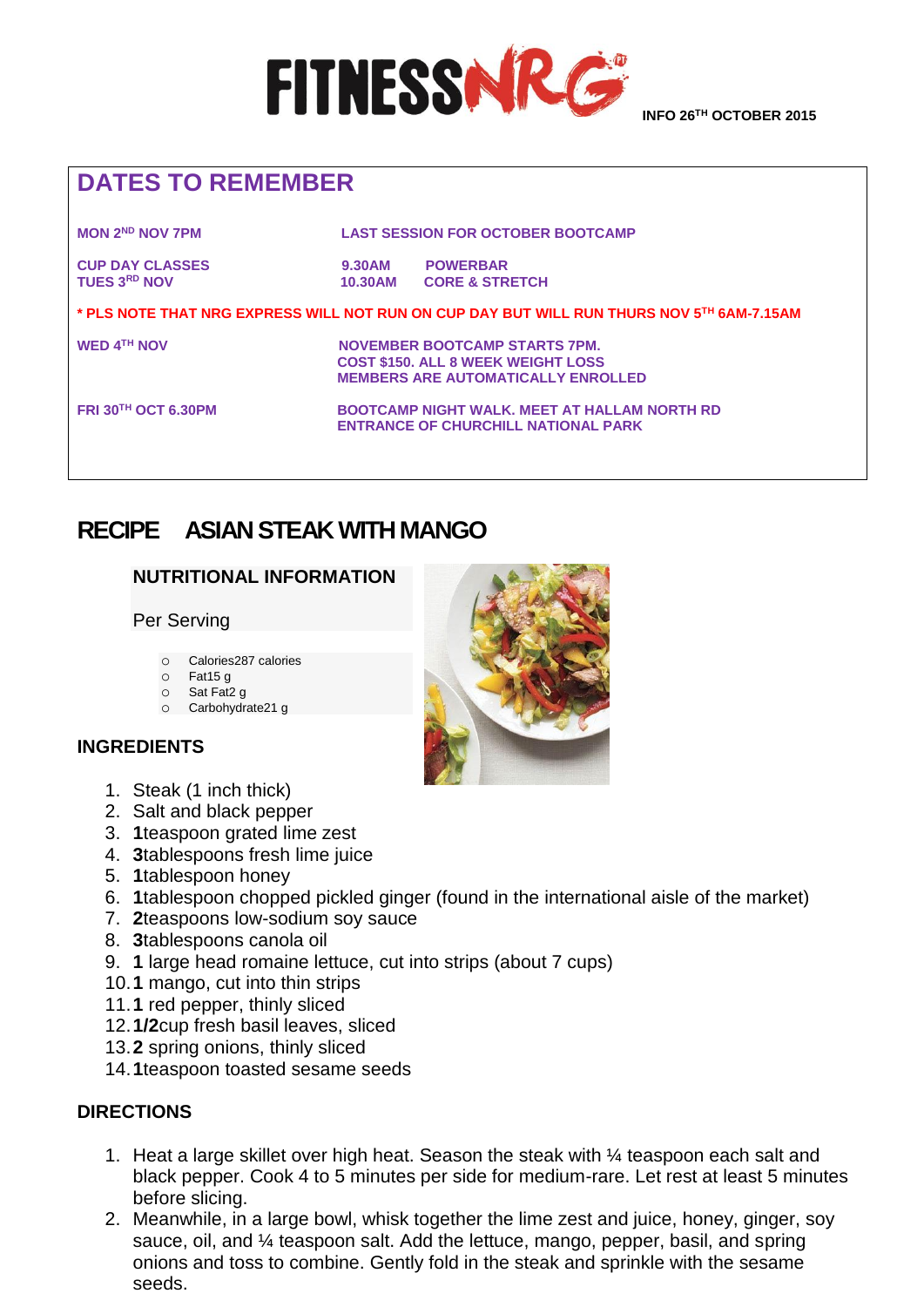## **XMAS PARTY SAT 12TH DEC 7PM**

#### **BUY YOUR OUTFIT FROM THE SALVOS OP SHOP TO HELP RAISE MONEY FOR THIS CHARITY THIS XMAS. BRING YOUR RECEIPT TO TRAINING SO WE CAN ADD UP TOTAL AMOUNT SPENT.**



I know it's a busy time of the year and you may have other things on. I hope you can make it to the FitnessNRG Xmas Party. Put it in the diary.

The winner of the Weight Loss Challenge will be announced and lots of other awards are given out on the night.

It's very easy and simple. You bring a small plate to share and bring your drinks. We usually end up dancing till early hours and having a lot of laughs. We did the dress theme last year and some of the outfits where awesome. I look forward to seeing what you end up buying this year remembering that we are supporting those less fortunate than ourselves.

## **BOOTCAMP MOST INSPIRATIONAL AWARD**

Okay I am after your votes. Each year the Bootcamp troops vote who they think has been the most inspirational person they have trained with in 2015. Every person who has participated in Bootcamp this year votes for two people. There is a purple box in the gym. Write the names of your 2 most inspiring people down and place in the box. If you are unable to do so please email or text me your votes. Remember It may not be the most fittest in the group but a person you consider as your most inspiring .I can't wait to see the results. There is only one winner.

#### **THE ULTIMATE HERO'S OF 2015 AWARD**

This award is determined by a points system. There is a Male and a Female winner. Throughout the year points are given to everyone who attends the FitnessNRG fitness events. They are given to the highest Bootcamp achiever each month and also given to individuals when we have Bootcamp team games at Cardinia Reservoir. Who will it be this year? You have to come to the Xmas Party to find out  $\odot$ 

## **8 WEEK WEIGHT LOSS UPDATE**

Everyone is doing so well in this challenge. The weigh ins have been really exciting with one person achieving a 6.7kg loss already. Everyone is settling into their calorie food plans now. Initially it was a little difficult but it gets easier once your body adjusts to the changes. Keep up the good work everyone. You are all looking fantastic.

There is no weigh in on Saturday morning but you can weigh in on Monday 2<sup>nd</sup> Nov 6.30pm-6.50pm and 8pm.

### **LIFE SPACE HEALTH PRODUCTS**

FitnessNRG is now a supplier of Life Space products. They are an excellent and high quality product made in Australia. If you would like to order any of their products please let me know by 1st Nov. All orders must be paid for when ordering. Check out **[www.healthy-lifespace.com](http://www.healthy-lifespace.com/)**  I can sell them to you for 25% off their website cost. I've also given some examples of their products in this letter.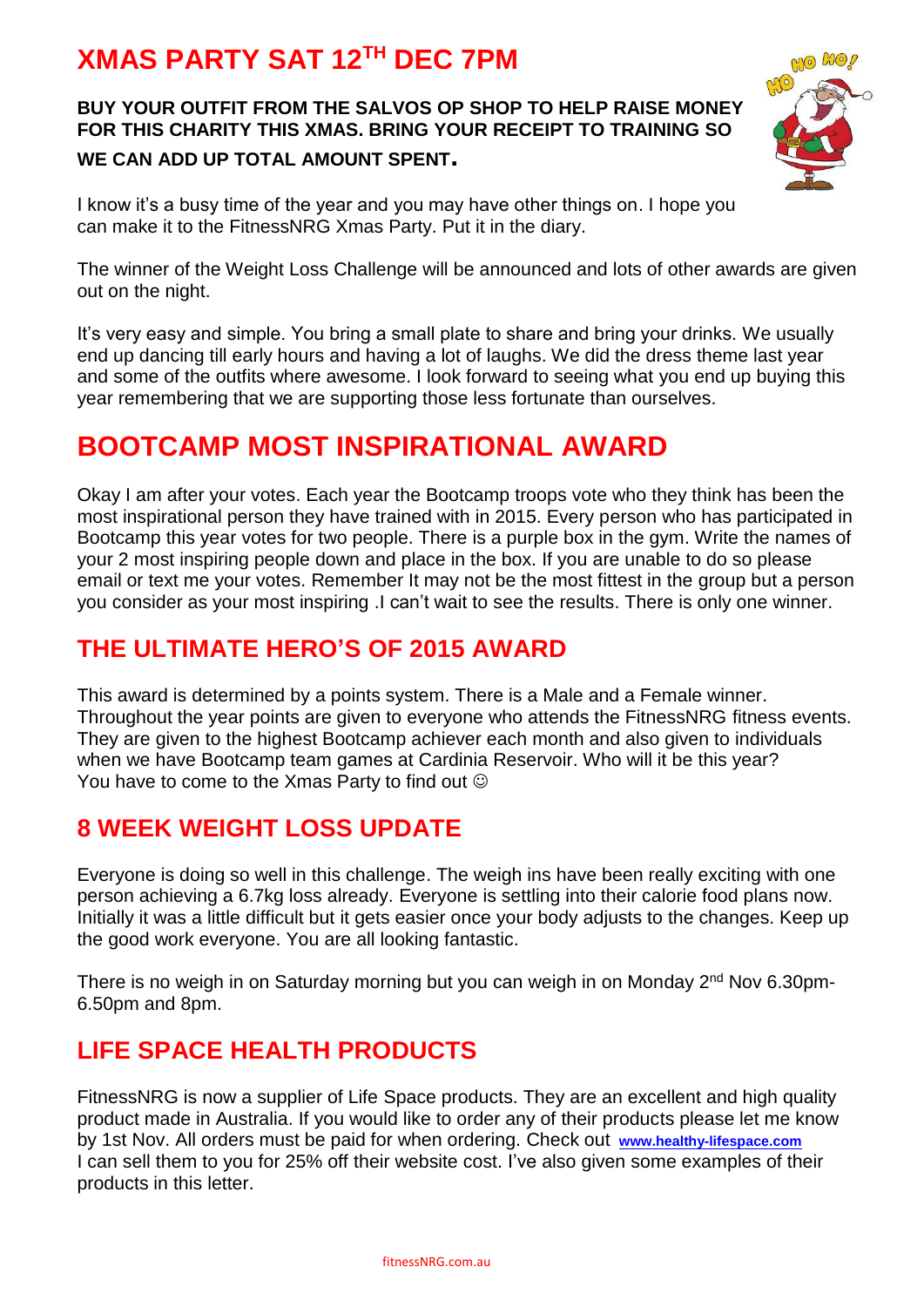# **25% OFF LIFE SPACE PRODUCTS**

 **[www.healthy-lifespace.com](http://www.healthy-lifespace.com/)**



Pregnancy Breastfeeding **1996 Capsules** 60 Capsules **\$41.99 \$41.99 \$10.00 \$41.99 \$10.00 \$10.00 \$38.99** 



[Life Space Probiotic 60 Caps](http://store.evolutionhealth.com.au/life-space-pregnancy-breastfeeding-probiotic-60-caps/) Life Space Broad Spectrum Probiotic

| <b>FitnessNRG Price \$31.50</b> | <b>FitnessNRG Price \$29.25</b> |
|---------------------------------|---------------------------------|
|---------------------------------|---------------------------------|



Powder Probiotic 30 Gram 60 Caps<br>\$47.99 60 Caps **\$47.99 \$38.99**



[Life Space 100 Billion](http://store.evolutionhealth.com.au/life-space-100-billion-powder-probiotic-30-gram/) Life Space 60+ Years Probiotic

**FitnessNRG Price \$35.99 FitnessNRG Price \$29.25**



FitnessNRGPrice \$31.50



[Life Space Baby](http://store.evolutionhealth.com.au/life-space-baby-probiotic-60g/) **Care and Contact Contact Contact Contact Contact Contact Contact Contact Contact Contact Contact Contact Contact Contact Contact Contact Contact Contact Contact Contact Contact Contact Contact Contact Cont** Probiotic 60g **Red Krill Oil 60 Capsules**<br>
<del>\$41.99</del> Red Krill Oil 60 Capsules

**FitnessNRG Price \$31.50 FitnessNRG Price \$27.75** 



[Elmore Oil 250mL Twin Pack](http://store.evolutionhealth.com.au/elmore-oil-250ml/) **FitnessNRG Price \$29.99** *\$59.99*

**[FitnessNRG Price \\$44.99](http://store.evolutionhealth.com.au/ocean-essentials-krill-curcumin-60-capsules/)** [Curcumin](http://store.evolutionhealth.com.au/ocean-essentials-krill-curcumin-60-capsules/) 



[Ocean Essentials Krill +](http://store.evolutionhealth.com.au/ocean-essentials-krill-curcumin-60-capsules/)